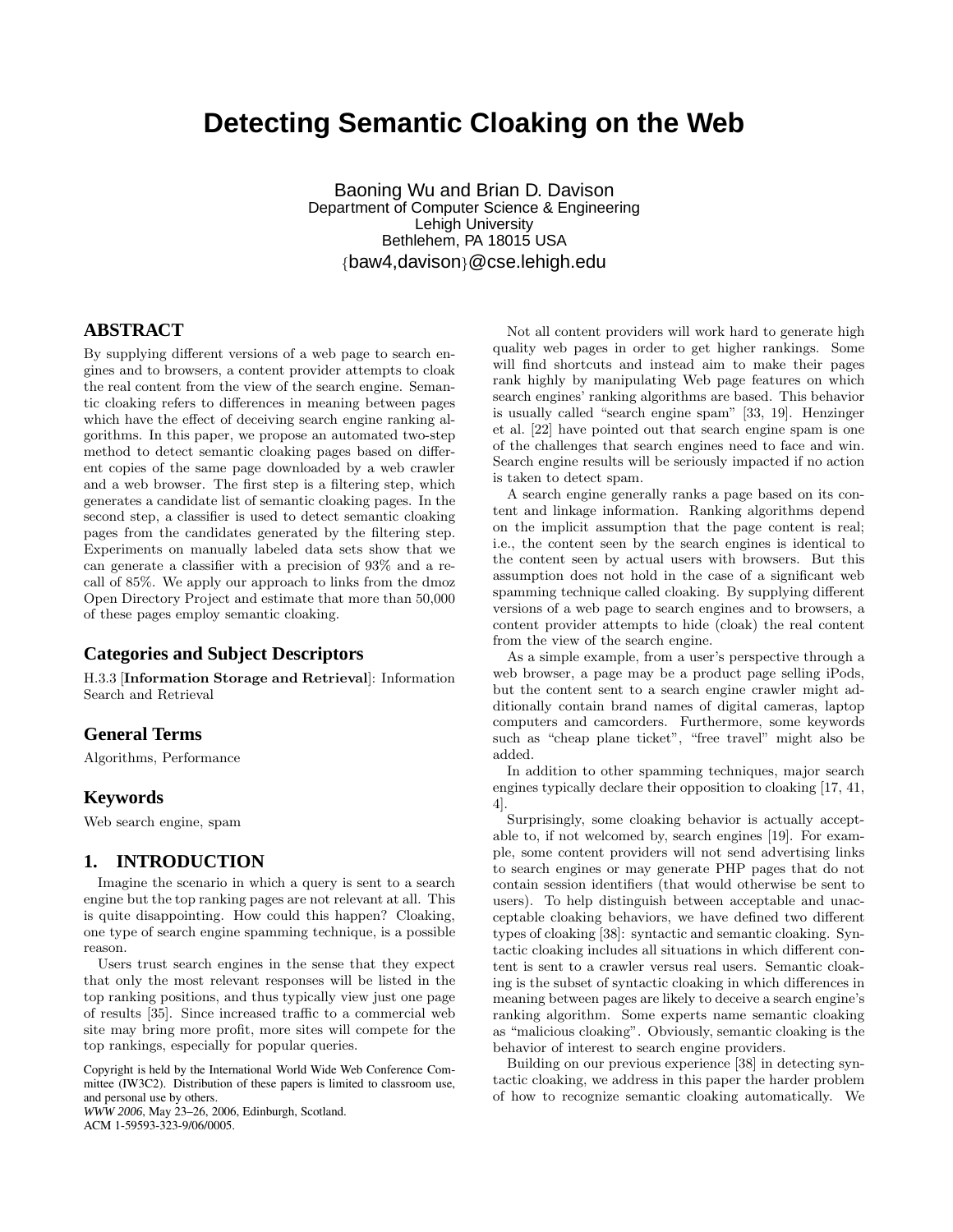propose a two-step process to detect semantic cloaking on the Web. The filtering step will detect all candidates that may utilize semantic cloaking. A classifier will then determine whether each candidate generated from the filtering step incorporates semantic cloaking or not.

This is the first publication that attempts to detect semantic cloaking automatically. While some ideas have been proposed to detect cloaking [38, 29], they may need human judgment to decide whether the pages employ semantic cloaking. The main contribution of this paper is the design and evaluation of a novel two-step process to identify semantic cloaking behavior on the web without human involvement. In experimental tests, our classifier achieves a precision of more than 90% and a recall of more than 80%.

The rest of this paper is organized as follows: related work will be introduced in Section 2. The motivation for detecting semantic cloaking will be discussed in Section 3. The details of our algorithms for detecting semantic cloaking are given in Section 4. Experimental work and results will be presented in Section 5. We conclude with a discussion and future work in Section 6.

## **2. RELATED WORK**

Most search engine spamming techniques can be put into three different categories: content spam, link spam and page-hiding spam. Cloaking is the major technique within the page-hiding category. Several different methods have been proposed [36, 8, 16, 42, 6, 26, 10, 20, 13, 1, 28, 39, 14] to address content spam and link spam, but few publications address the cloaking issue.

Gyöngyi and Garcia-Molina [19] describe cloaking and redirection as spam hiding techniques. They noted that web sites can identify search engine crawlers by their network IP address or user-agent names. They additionally point out that some cloaking (such as sending the search engine a version free of navigational links and advertisements but no change to the content) is accepted by some engines. No solution for how to combat cloaking is introduced.

Perkins [33] argues that any agent-based cloaking is spam. No matter what kind of content is sent to search engine, the goal is to manipulate search engines rankings, which is an obvious characteristic of search engine spam. Again, no solution is given in this paper.

Cafarella and Cutting [8] consider cloaking as one of the spamming techniques. They said that search engines will fight cloaking by penalizing these sites. But detecting this cloaking behavior remains a problem.

Najork was awarded a patent [29] for a method of detecting cloaked pages. He proposed the idea of detecting cloaked pages from users' browsers by installing a toolbar and letting the toolbar send the signature of user perceived pages to search engines. His method may still have difficulty in distinguishing rapidly changing or dynamically generated Web pages from real cloaking pages, and does not directly address semantic cloaking.

Henzinger et al. [22] pointed out that search engine spam is quite prevalent and search engine results would suffer greatly without taking measures. They consider cloaking as one of the major search engine spam techniques. They suggest that crawling the same page twice may detect cloaking, but they also admit that this method has difficulty in differentiating legitimate changes, such as dynamic news headlines, from cloaking behavior.

In a workshop paper [38], we introduced the idea of automatic detection of cloaking pages using more than two copies of the page. We differentiated semantic cloaking from strictly syntactic cloaking, and explored methods for syntactic cloaking recognition.

Since we use machine learning methods to detect semantic cloaking, research using machine learning methods to detect spam are also relevant.

Amitay et al. [3] propose categorization algorithms to detect website functionality. They recognized that the sites with similar roles exhibit similar structural patterns. After finding one special pattern for a certain kind of website, they can predict the websites to be in the same class if the sites show a similar pattern. For each host, they selected 16 features such as the average level of the page, in-links per page, out-links per leaf page, etc., to do the categorization. In their experimental results, they claimed to have identified 31 clusters, each of which appears to be a spam ring.

"Nepotistic links", i.e., those links between pages that are present for reasons other than merit, are bad for the linkbased ranking algorithm, so it is necessary to get rid of them. Davison [13] uses multiple features of web pages to detect nepotistic links. Features included page title, page description, initial IP address octets, common outgoing links, etc.

Recently, Drost and Scheffer [14] proposed using machine learning methods to detect link spam. They generated 89 features for each page and manually labeled hundreds of examples of link spam. These examples, along with nonspam examples from the Open Directory Project [31], were used to train a classifier to recognize link spam pages.

# **3. MOTIVATION**

Cloaking occurs when different content for the same URL is sent to browsers and to search engine crawlers. Since page content is one of the most important components in ranking pages, major search engines typically discourage cloaking [17, 41, 4].

The assumption made by search engines is that anyone utilizing cloaking has the potential to fool search engines to generate a higher ranking for their pages. However, based on our experience, this is not always the case.

In previous work [38], we detected that about 9% of pages within a hot query data set utilized cloaking. (We will introduce this data in Section 5.) The ratio is high enough to show that cloaking is not scarce on the Web. After manually checking approximately 1,000 examples of cloaking, we found that some of them will affect search engine results while others are not likely to be harmful to search engines.

For example, we found that many web servers that use PHP or ASP to generate dynamic content will have session identifiers within URLs for copies sent to browser, but no such session identifiers are sent to a crawler. This is reasonable in the sense that the Web servers need this kind of session identifier to differentiate different users, but these identifiers are not useful to search engines. If these identifiers were sent to search engines, search engines might think that the page has changed on every visit while actually the page has not.

Another example is that some pages will contain advertising links when being viewed from a browser, but no such links are present in the copy sent to crawlers. In fact, this behavior is helpful for search engines utilizing link-based ranking algorithms. The reason is that the base assump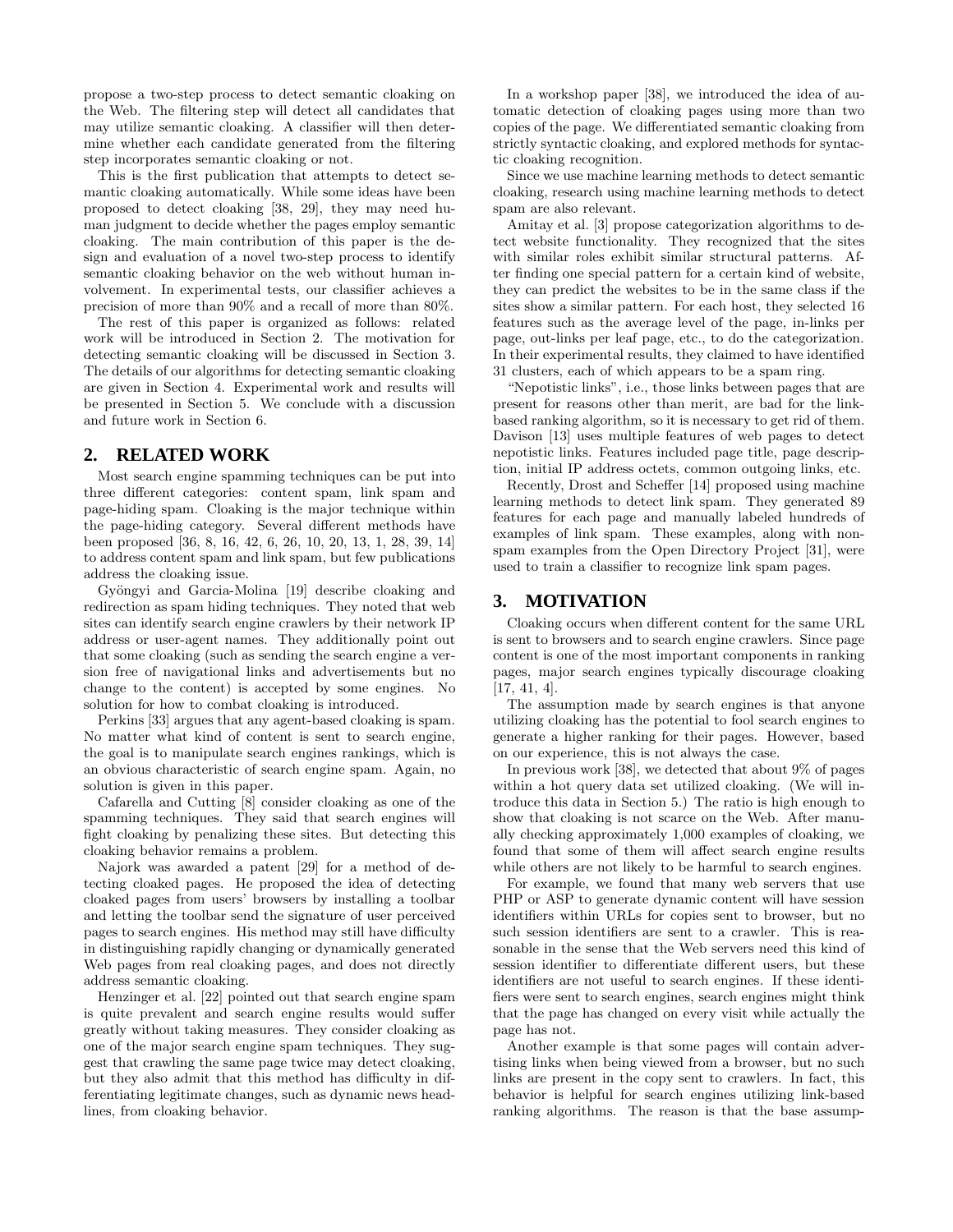tion of link-based ranking algorithms is that a link on the Web implicitly represents an authority vote [7, 25] or a kind of trust [20]. Obviously, advertising links don't match this assumption. Hence, this kind of cloaking can help search engines collect fewer advertising links, thus generating a better ranking.

Based on the above observations, we find that it is not enough to detect syntactic cloaking behavior. If search engines penalize all instances of cloaking, obviously it is not fair to the above examples. However, given the enormous size of the Web, it is also not possible for human experts to check each page manually to decide which one to penalize. Hence, it is necessary to find a method to detect the kind of cloaking behavior that has the effect of manipulating search engine ranking results. We refer to this cloaking behavior as semantic cloaking.

## **4. ALGORITHM**

In order to decide whether a Web page is employing cloaking, copies from both a browser's perspective and a crawler's perspective are needed [22]; a single copy in the search engine's cache is not enough. The reason is that spammers may send high quality content (e.g., copied from Yahoo!, CNN or Wikipedia) to the search engine's crawler; therefore, flagging content-based features of the crawled version alone is insufficient.

Also, the comparison of only one copy of a page from a browser's perspective and only one copy from a crawler's perspective is still insufficient for detecting cloaking [38, 22]. For example, a college's homepage may highlight a different faculty members' biographical information every time the page is served. It is not easy to discover this behavior by only looking at one copy from both browser's perspective and crawler's perspective. So, two or more copies from each side are necessary for detecting cloaking. This is also true in the case of detecting semantic cloaking.

The problem with this 4-copy method is that it is expensive for search engines. With billions of pages on the Web today, crawling and storing four copies and calculating the differences among them requires significant resources. Hence, we propose a two-step process for detecting semantic cloaking requiring significantly fewer resources.

The first step implements a filter. By comparing only one copy from the browser's perspective and the crawler's perspective, heuristics are used to eliminate Web pages that cannot demonstrate cloaking. The goal of this step is to generate a candidate list with a reasonable precision but a perfect recall for semantic cloaking pages. All the pages that are not eliminated in the first step are sent to the second step for further inspection.

In the second step, first two more copies, one from a browser's perspective and one from a crawler's perspective, are downloaded for each candidate. Then features are extracted from across these four copies and a classifier is used to determine whether this page is doing semantic cloaking or not. The overall process is depicted in Figure 1.

## **4.1 Filtering Step**

The purpose of this step is to eliminate pages that do not employ semantic cloaking.

The motivation for this step is simple: if we can tell that the page is not utilizing cloaking at all with a smaller cost, then there is no need for us to download four copies for this



Figure 1: Data flow of the two steps for detecting semantic cloaking.

page for further inspection. For example, if the copy from a browser's perspective and from a crawler's perspective are identical, the chance is very small that this page is employing semantic cloaking.

One possible direct rule for the filtering step is to eliminate all pages for whom the browser and crawler perspectives are identical, and to send all the pages that are different in the two copies to the classification step. Although this is a safe rule for the first step, we find this rule is still insufficient. The reason is that the Web is changing very fast. Cho and Garcia-Molina [12] showed that about 20% of Web pages changed every time they were visited and about 40% of Web pages were changed within a week. Other researchers [15, 30] also show that Web pages are changing fast. This shows that by applying the above "identical rule", we may still get a lot of candidates for the classification step.

As discussed before, even if the copy from a browser's perspective and the copy from a crawler's perspective are different, it still doesn't necessarily mean that the page is utilizing semantic cloaking. For example, some servers will send JavaScript to the browser but not to the crawler. Hence, a better heuristic for eliminating pages that are not likely to perform semantic cloaking is needed.

In order to determine a better heuristic rule, we carefully study the manually detected cloaking examples. One common characteristic of these examples is that spammers are ambitious. They will often list more keywords or links in the copy sent to the crawler than the copy sent to the browser if they utilize cloaking. Typically these keywords are real words for popular queries, e.g., names of hot games, pop stars, digital cameras. An example of a portion of a semantic cloaking page with many keywords is shown in Figure 2.

Hence, the ideal situation is that there exists a complete enough dictionary that contains all the keywords that may be used for spamming purpose. Thus, the heuristic rule can be that if the copy sent to the crawler contains a number of dictionary terms that don't exist in the copy sent to the browser, then this page will be marked as a candidate and sent to the classification step.

A threshold can be used in which pages with more than this threshold of words only in the copy sent to the crawler or sent to the browser will be marked as candidates. We refer to this heuristic rule as the "term rule" in this paper. Different thresholds will generate different candidate lists. Obviously, one is the optimal threshold in the sense that no semantic cloaking page will be filtered out during this filtering step.

As we have described above, spammers may also put dif-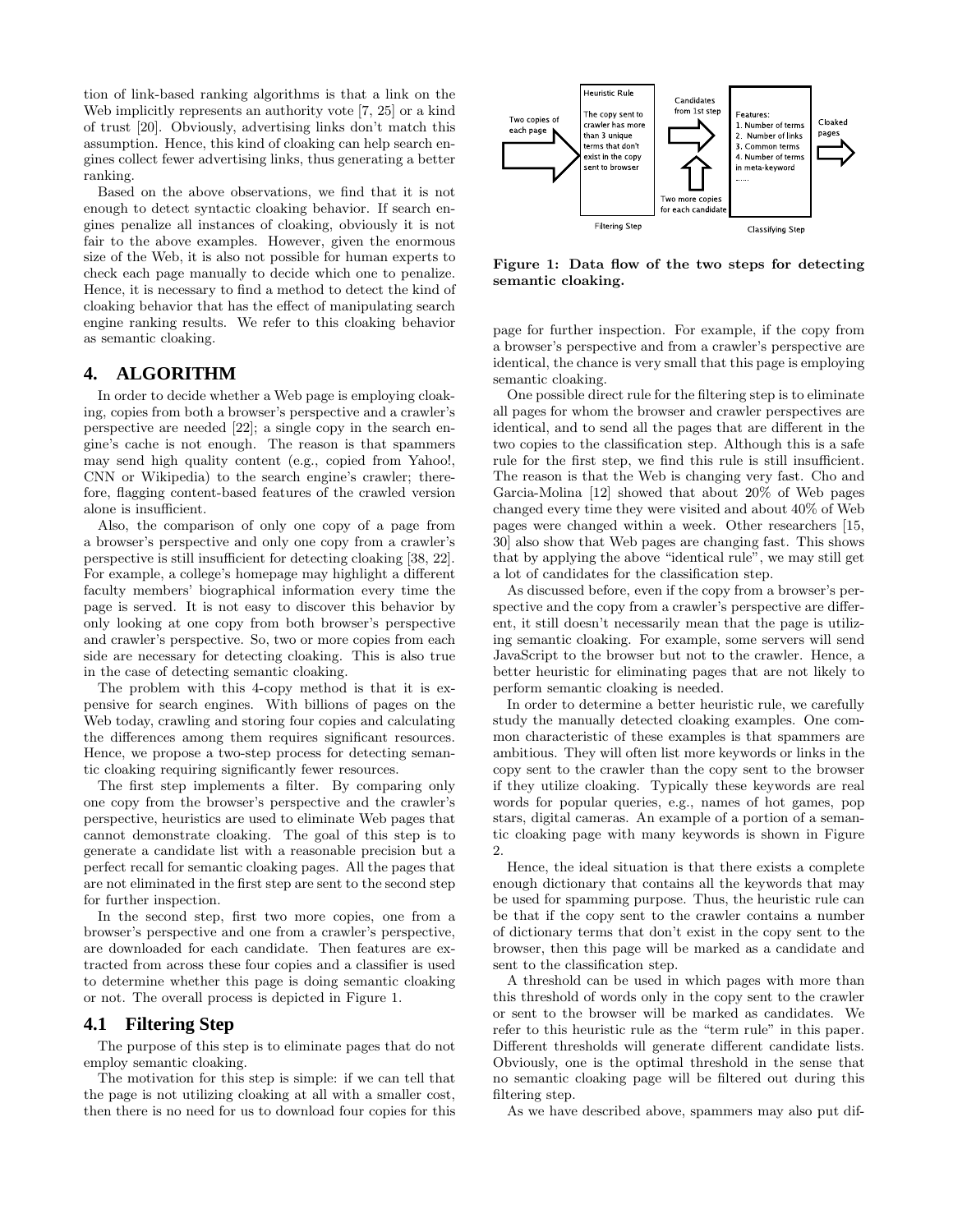game info, reviews, game reviews, previews, game previews, interviews, features, articles, feature articles, game developers, developers, developer diaries, strategy guides, game strategy, screenshots, screen shots, game screenshots, game screen shots, screens, forums, message boards, game forums, cheats, game cheats, cheat codes, playstation, playstation, dreamcast, Xbox, GameCube, game cube, gba, game, advance, software, game software, gaming software, files, game files, demos, game demos, play games, play games online, game release dates, Fargo, Daily Victim, Dork Tower, classics games, rpg, role playing games, strategy games, real time strategy, action games, FPS, shooter, first person shooters, sports games, handheld games, pda, pda games, half-life, half life, quake, quake, counter strike, counter strike, rogue spear, rainbow six, medal of honor, allied assault, unreal tournament, return to castle Wolfenstein, soldier of fortune, tribes, starsiege tribes, command and conquer, renegade, halo, grand theft auto, tony hawk, the sims, sims

#### Figure 2: Sample of a meta-keyword tag sent in both HTTP response header and HTML content only to the crawler.

ferent links in the copy sent to the crawler and in the copy sent to the browser. Similarly, we can have a rule for links: first we extract all links from pages and if a page has more than a threshold of unique links that don't occur in the copy sent to the browser or do not occur in the copy sent to the crawler, we will mark this page as a candidate and send it to the classification step. We refer to this rule as the "link rule". Again, the optimal threshold will be one for this link rule. Any page that matches either term rule or link rule will be marked and sent to the second step.

## **4.2 Classification Step**

The filtering step above will admit candidate pages. We have also explained that a single copy each from the crawler and the browser is insufficient to detect semantic cloaking. Hence, for each candidate, we download another copy from both browser and crawler perspectives. For consistency, we download these two copies in the same order as the one for the initial two copies, i.e., if we use  $B_1$ ,  $B_2$ , and  $C_1$ ,  $C_2$  to represent the copies downloaded as a browser and a crawler respectively, then the downloading sequence of these four copies should be either  $B_1-C_1-B_2-C_2$  or  $C_1-B_1-C_2-B_2$ .

From the four copies of a page, a set of features can be generated. We use a set of labeled pages for training a classifier to determine whether or not the page is employing semantic cloaking.

A major concern is how to generate a set of useful features. As in most machine learning tasks, this is best performed using domain expertise. Based on our examination of many cloaking and non-cloaking pages, and with raw data in the form of four parsed versions of a page in mind, we have created a number of potentially useful features.

One goal for our classifier is widespread applicability to unseen  $\beta$  pages  $\alpha$  as a result, where possible we choose features that are independent of the actual content of the pages. Most features represent information about the content, rather than the content directly. Given that we are examining hypertext, we can extract features based both on the content (text, markup, etc.) as well as links to other

Content-based features from each copy Response code.

#### Number of

- terms.
- terms in the title field of HTTP response header.
- terms in the keyword field of HTTP response header.
- terms in the description field of HTTP response header.
- lines in HTTP response header.

#### Whether

- "method=post" exists.
- "input type=hidden" exists.
- Google AdSense exists.
- checkbox exists.
- radiobox exists.
- "type=submit" exists.
- JavaScript exists.
- frame tag exists.
- "onmouseover" function exists.
- stylesheet exists.
- a reference to a flash file exists.
- copyright information exists.
- a reference to a JavaScript file exists.

Figure 3: Content-based features from each copy.

#### Link-based features from each copy Number of

- total links.
- unique links.
- links to the same site.
- links to a different site.
- relative links.
- absolute links.
- unique sites that this page points to.

Ratio of number of

- links to the same site to the number of total links.
- links to a different site to the number of total links.
- absolute links to the number of total links.
- relative links to the number of total links.
- links to the same site to the number of links to a different site.
- absolute links to the number of relative links.

#### Figure 4: Link-based features from each copy.

pages. Note that although "title", "keyword" and "description" fields are not a part of the standard HTTP response header, we observe that many spammers include these fields into the HTTP response header. Hence, we take this observation into account in our feature selection process. We show content and link-based features of one instance of a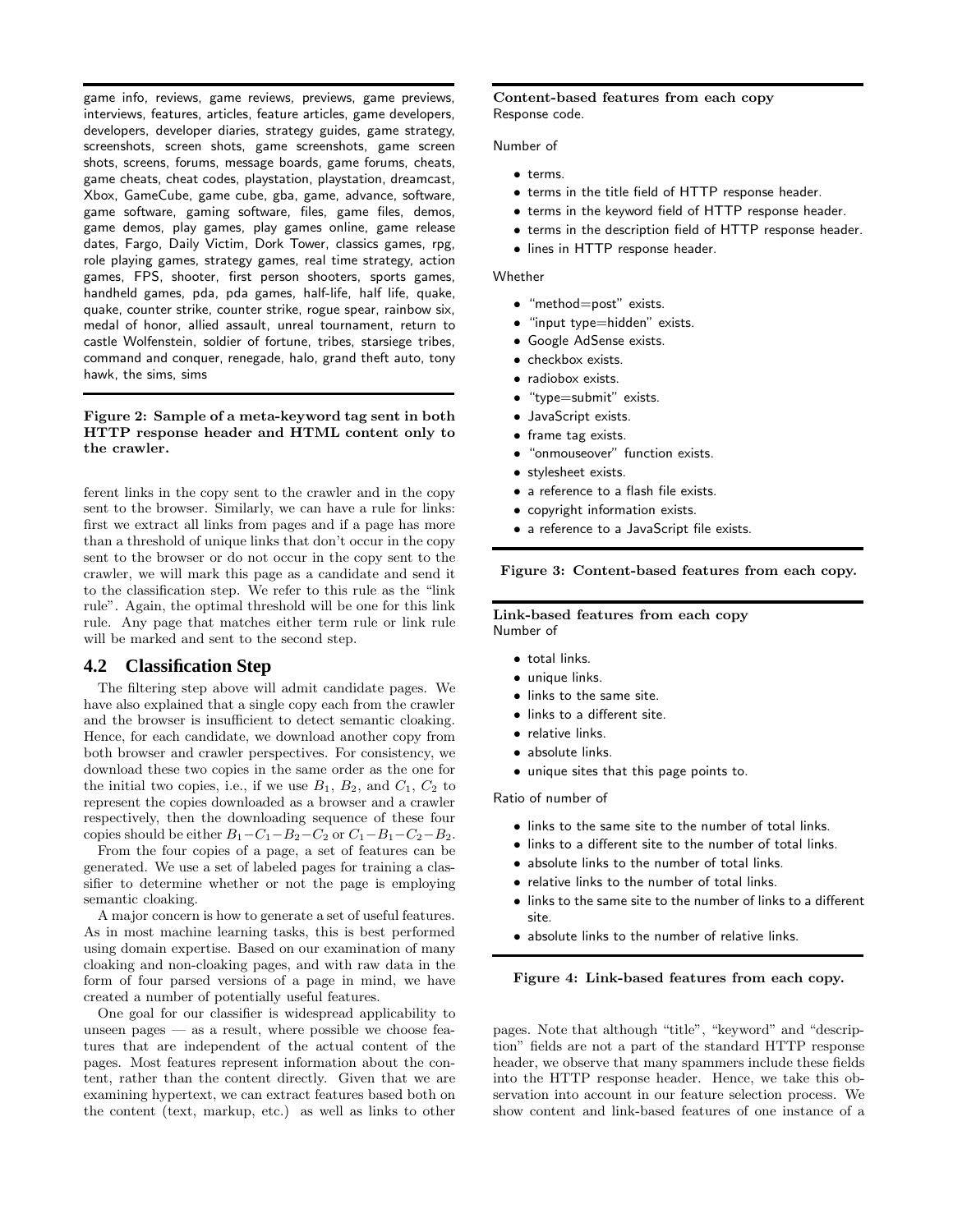page in Figures 3 and 4, respectively.

Since at this point we have four copies of each page, we can also consider the differences across and within user-agents. Intuitively, such differences are important as they can distinguish between time-changing content versus static differences between versions sent to the two user-agents. We generate features for both kinds of differences.

Therefore, given two instances, we compare the feature values for many features (e.g., is the number of links contained in each the same), and we compare aspects of the content (e.g., how many terms appear only one instance, but not the other). These features are calculated from the comparison of instances sent to the same client (e.g., from  $B_1$  to  $B_2$ ), and from the comparison of instances retrieved first or last (e.g., from  $C_1$  to  $B_1$ ). Some examples of these features are shown in Figure 5.

By combining the various features described above, we finally determine 162 features for each candidate page to train the classifier.

## **4.3 Our Implementation**

In reality, the ideal approach described in Section 4.1 can not be easily implemented. For example, it is quite difficult to find a powerful dictionary to contain all valid words and names (although a search engine might be able to construct something close). Hence we employ a non-optimal heuristic rule in our implementation. For the term rule, we decompose all the pages into terms by replacing all the nonalphanumeric characters with blanks. We then drop all the terms containing digits. For the remaining terms, if the copy sent to the crawler contains more than a threshold of terms that don't exist in the copy sent to the browser, we mark it as a candidate and send it to the second step.

For the link rule, we extract all the links within the "HREF" tags for all the pages. If the copy sent to the crawler contains more than a threshold of links that don't exist in the copy sent to the browser, we mark it as a candidate and send it to the second step.

For the second step, we employ a support vector machine as our classifier model. The software  $\text{SVM}^{light}$  [23] is used to train the SVM classifier.

## **5. EXPERIMENTS**

In this section, we first show how we build an SVM classifier and its performance based on a small data set. We then apply our two-step process to detect semantic cloaking based on a large data set.

#### **5.1 Building the classifier**

The data set used for training the classifier is the set of URLs included in top response pages for hot queries. This data set is the same set used our prior work in detecting cloaking [38].

## *5.1.1 Data set*

We collected ten popular queries of Jan. 2005 from Google Zeitgeist [18], the top 100 search terms of 2004 from Lycos [27], the top ten searches for the week ending Mar. 11, 2005 from Ask Jeeves [5], and ten hot searches in each of 16 categories ending Mar. 11, 2005 from AOL [2]. This resulted in 257 unique queries from these web sites.

#### Features for two corresponding copies Whether

- the number of terms in the keyword field of the HTTP response header for  $C_1$  is bigger than the one for  $B_1$ .
- the number of terms in the keyword field of the HTTP response header for  $C_2$  is bigger than the one for  $B_2$ .
- the total number of links in  $B_1$  is the same as the total number of links in  $B_2$ .
- the total number of links in  $C_1$  is the same as the total number of links in  $C_2$ .

Number of

- common terms in  $B_1$  and  $C_1$ .
- common links in  $B_1$  and  $C_1$ .
- terms appearing only in  $B_1$ , not in  $C_1$ .
- links appearing only in  $B_1$ , not in  $C_1$ .

#### Figure 5: Features for two corresponding copies

For each of these queries, we retrieved the top 200 responses from the Google search engine. The number of unique URLs is 47,170. In each case we record the entire response – the HTTP headers, including response code, plus the body of the response. We also record, and follow, HTTP redirection responses.

When a client retrieves a resource from a Web server, it typically includes a UserAgent header field to identify the type of client. In order to disguise our re-In order to disguise our request as either a search engine robot or a normal web browser, we changed the UserAgent HTTP header when we sent out our requests. To pretend to be a search engine robot, we set the UserAgent to be Googlebot/2.1 (+http://www.googlebot.com/bot.html). To pretend to be a web browser, we set the UserAgent to be Mozilla/4.0 (compatible; MSIE 5.5; Windows 98). We then downloaded four copies for each of the 47,170 URLs — two from a browser's perspective and two from a crawler's perspective. However, unlike real crawlers, all of these retrievals were performed using machines with a university IP address, meaning that pages performing cloaking based solely on IP address will be missed.

## *5.1.2 Labeled data set*

In order to train a classifier, we need a labeled data set containing both positive and negative examples of semantic cloaking from the hot query data set. We used the following procedure to get such a list.

- 1. For the 4,083 pages identified as syntactic cloaking in [38], select one URL for each unique site.
- 2. For the list generated from the above step, manually check whether the URL is doing semantic cloaking.
- 3. For each of the URLs that are marked as semantic cloaking in step 2, extract the site and select all the pages from this site within the hot query data set.
- 4. For the list generated from step 3, double check whether the URL is doing semantic cloaking.
- 5. Combine the list from step 2 and step 4 to form the labeled list.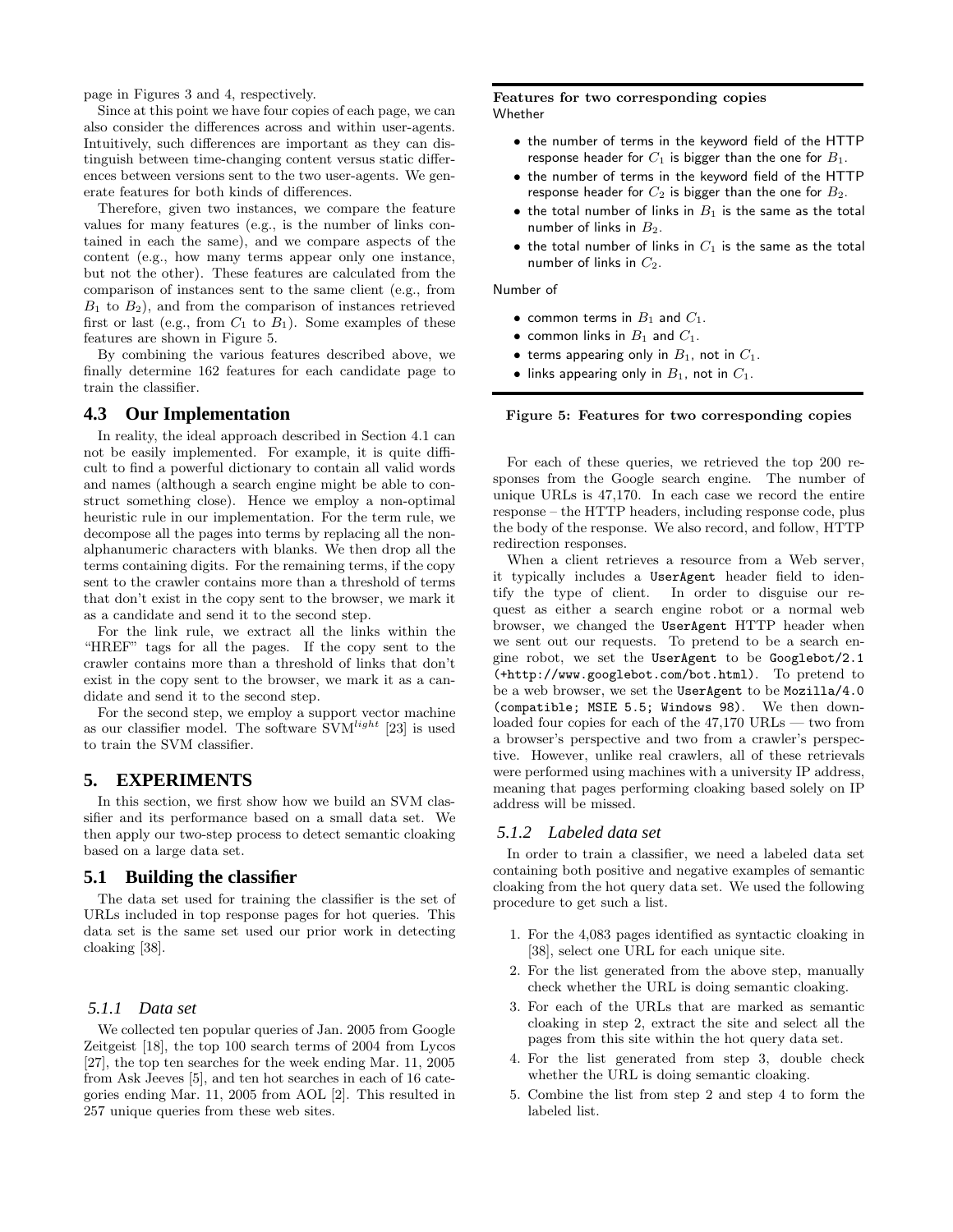#### Top positive features for detecting semantic cloaking

- 1. Whether the number of terms in the keyword field of the HTTP response header for  $C_1$  is bigger than the one for  $B_1$ .
- 2. Whether the number of terms in the keyword field of the HTTP response header for  $C_2$  is bigger than the one for  $B<sub>2</sub>$ .
- 3. Whether the number of terms in the description field of the HTTP response header for  $C_1$  is bigger than the one for  $B_1$ .
- 4. Whether the number of terms in the description field of the HTTP response header for  $C_2$  is bigger than the one for  $B_2$ .
- 5. Whether the number of lines in the HTTP response header for  $C_1$  is bigger than the one for  $B_1$ .
- 6. Whether the number of terms in the title field of the HTTP response header for  $C_1$  is bigger than the one for  $B_1$ .
- 7. Whether the number of terms in the title field of the HTTP response header for  $C_2$  is bigger than the one for  $B<sub>2</sub>$ .
- 8. Whether the number of unique terms in  $C_1$  is bigger than the one in  $B_1$ .
- 9. Whether  $C_1$  has the same number of relative links as  $B_1$ .
- 10. Whether the number of common terms between  $C_1$  and  $B_1$  is same as the number of common terms between  $C_2$ and  $B_2$ .

#### Figure 6: Top 10 features with positive weights.

Following the above procedure, we get a labeled list of 1,285 URLs. Among them, 539 are positive examples and 746 are negative examples. Here positive means the page is doing semantic cloaking.

#### *5.1.3 Training the classifier*

We partitioned the labeled list into a training list and a test list. The training list contains randomly selected 60% of both positive and negative examples; the remaining 40% of both positive and negative examples are put into the test list. This ends up with a training set of 767 examples and a test set of 518 examples.

For these 1,285 pages, we extracted 162 features from the four copies and used  $\text{SVM}^{light}$  [23] to build a classifier. In order to prevent features with large values (such as the number of tokens within one copy) from dominating the classifier, we scale down all features to the range [0,1]. After this scaling, we train the classifier and use precision of and recall as the metrics. Here precision means what percentage of the pages predicted by the classifier as semantic cloaking pages are actually utilizing semantic cloaking. Recall refers to the fraction of all semantic cloaking pages that are detected by the classifier. A model with 278 representative feature vectors is built by  $\text{SVM}^{light}$  after the training process.

In order to avoiding overfitting, we repeated the training set and test set selection process five times. The average precision of these five runs is 93% and recall is 85%. This demonstrates that using the classifier to detect semantic cloaking is promising.

#### Top negative features for detecting semantic cloaking

- 1. Whether  $C_1$  uses the same stylesheet file as  $B_1$ .
- 2. Whether  $C_2$  uses the same stylesheet file as  $B_2$ .
- 3. Whether both  $C_2$  and  $B_2$  contain copyright information.
- 4. Whether both  $C_2$  and  $B_2$  contain JavaScript.
- 5. Whether both  $C_2$  and  $B_2$  contain "METHOD POST".
- 6. Whether both  $C_1$  and  $B_1$  contain JavaScript.
- 7. Whether  $C_1$  has the same copyright information as  $B_1$ .
- 8. Whether both  $C_1$  and  $B_1$  contain "METHOD POST".
- 9. Whether both  $C_2$  and  $B_2$  contain checkbox.
- 10. Whether  $B_1$  and  $B_2$  have same number of terms in the META DESCRIPTION field.

Figure 7: Top 10 features with negative weights.

#### *5.1.4 Discriminative features*

We have 162 features in total. Obviously not all of them are of the same importance to the classifier. In order to know which features are most discriminative, we use two methods.

First, like Drost and Scheffer [14], we calculate the weight for each feature and output the features with highest weights as the most discriminative features. We used the model file generated by  $SVM^{light}$  to calculate the weight for each feature. The top ten features with a positive weight are shown in Figure 6. These features can be considered as the most discriminative features to tell that the page is utilizing semantic cloaking.

Many features in Figure 6 are related to the HTTP response header. The reason is that we detect many semantic cloaking instances using HTTP response headers to deliver spam. Many keywords are added to the HTTP header sent to the crawler.

Similarly, the top ten features with negative weights are shown in Figure 7. These features are important to indicate that a page is not employing semantic cloaking.

The second method to present important features is to generate a decision tree. We use the WEKA [37] implementation of C4.5 [34] to generate a decision tree for our training data set, shown in Figure 8. The corresponding features for this tree are listed in Figure 9.

The features listed in Figure 9 include discriminative features for both positive and negative examples. Most of them are similar to the combination of features listed in Figure 6 and Figure 7. This demonstrates that the above features are discriminative features in deciding whether the page is utilizing semantic cloaking or not.

## **5.2 Detecting Semantic Cloaking**

#### *5.2.1 ODP data set*

In order to demonstrate the value and validate performance of our two-step process of detecting semantic cloaking, we use a much larger data set.

Since the pages within dmoz Open Directory Project [31] are regularly used by web search, crawling, and classification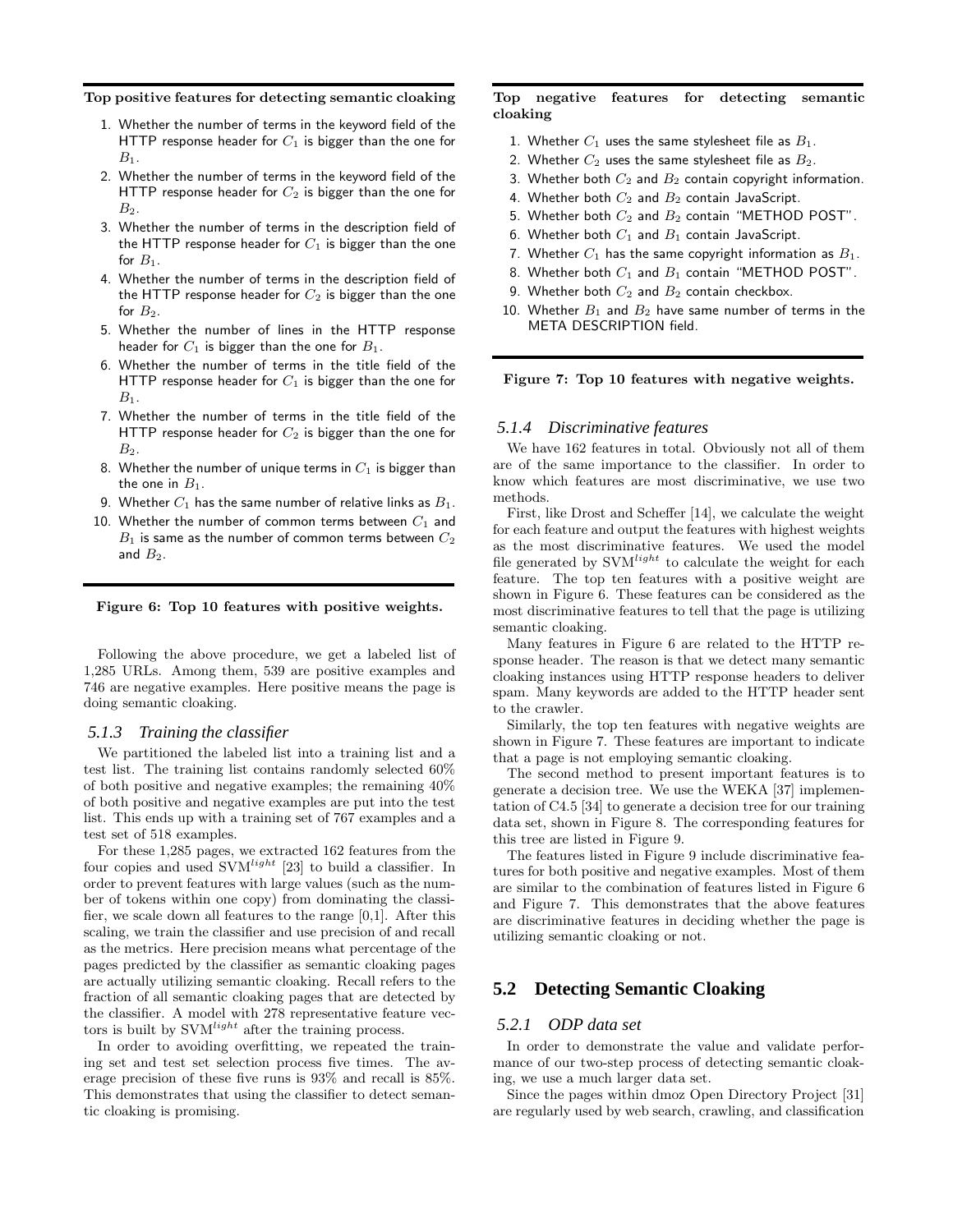```
A \leq 0| B <= 0.008406
| | C <= 0
| | | D <= 0.000446: -1 (11.0/1.0)
| | | D > 0.000446
| | | | E <= 0.000179: 1 (15.0)
| | | | E > 0.000179
| | | | | F <= 0.007218: -1 (2.0)
| | | | | F > 0.007218: 1 (2.0)
| | C > 0
| | | G <= 0
| | | | H <= 0: 1 (10.0)
| | | | H > 0
| | | | | I <= 0.005792
| | | | | | J <= 0: 1 (5.0/1.0)
| | | | | | J > 0: -1 (11.0)
| | | | | I > 0.005792: 1 (2.0)
| | | G > 0
| | | | K <= 0
| | | | | L <= 0.9753: -1 (380.0/17.0)
| | | | | L > 0.9753
| | | | | | M <= 0
| | | | | | | N <= 0: -1 (4.0)
| | | | | | | N > 0: 1 (8.0/1.0)
| | | | | | M > 0: -1 (11.0/1.0)
| | | | K > 0
| | | | | O <= 0: 1 (4.0)
| | | | | O > 0
| | | | | | P <= 0: 1 (3.0)
| | | | | | P > 0
| | | | | | | Q <= 0.000141: 1 (2.0)
| | | | | | | | | q > 0.000141: -1(37.0/3.0)| B > 0.008406
| | R \leq 0
| | | U \leq 0: 1 (2.0)
| | | U > 0: -1 (9.0/1.0)
| | R > 0
| | | T <= 0
| | | | S <= 0: 1 (8.0)
| | | | S > 0
| | | | | G <= 0: 1 (2.0)
| | | | | G > 0: -1 (3.0)
   | | T > 0: 1 (97.0/1.0)
A > 0: 1 (139.0)
```
Figure 8: Tree generated by the C4.5 algorithm.

research  $(e.g., [21, 9, 11]),$  it is prudent to see how many pages listed in the ODP utilize semantic cloaking.

We use the 2004 ODP RDF file [32] and extract 4,378,870 URLs from it. We then download two copies for each of these URLs, one pretending to be a crawler and one pretending to be a browser, for each of these URLs for our experiment.

## *5.2.2 Filtering step*

As introduced in Section 4.1, the first step is to filter out the pages that may not employ semantic cloaking. As before, we first decompose all the pages into terms by replacing all the non-alphanumeric letters by blanks, collect the remaining terms and drop the terms containing digits.

Features selected by C4.5 for detecting semantic cloaking

- A Whether the number of terms in the description field of the HTTP response header for  $C_1$  is bigger than the one for  $B_1$ .
- B The number of terms appearing only in  $C_2$ , not in  $B_2$ .
- C Whether  $C_1$  uses the same stylesheet file as  $B_1$ .
- D The number of terms appearing only in  $C_1$ , not in  $B_1$ .
- $\bullet$  E The ratio of the number of absolute links in  $C_1$  to the number of relative links in  $C_1$ .
- F The number of unique terms in  $C_1$ .
- $\bullet$  G Whether both  $C_2$  and  $B_2$  contain "METHOD POST".
- H Whether both  $C_1$  and  $B_1$  contain "input hidden".
- I The number of different terms between the title field of the HTTP response header for  $C_1$  and the title field of the HTTP response header for  $B_1$ .
- J Whether both  $C_1$  and  $B_1$  contain a flash file.
- K Whether the number of relative links in  $C_1$  is bigger than the number of relative links in  $B_1$ .
- L The ratio of the number of absolute links in  $C_2$  to the total number of links in  $C_2$ .
- M Whether the total number of links in  $B_1$  is the same as the total number of links in  $B_2$ .
- N Whether the number of different sites that  $C_1$  points to is bigger than the number of different sites that  $C_2$ points to.
- O Whether both  $C_2$  and  $B_2$  contain JavaScript.
- $\bullet\; {\bf P}$  Whether  $C_1$  has the same copyright information as  $B_1.$
- Q The number of terms appearing only in  $B_1$ , not in  $C_1$ .
- R Whether the total number of links in  $C_2$  is bigger than the total number of links in  $B_2$ .
- S Whether both  $C_2$  and  $B_2$  contain checkbox.
- T Whether the number of terms appearing only in  $B_1$  but not  $C_1$  is the same as the number of terms appearing only in  $B_2$  but not  $C_2$ .
- $\bullet$  U Whether both  $C_1$  and  $B_1$  contain "METHOD POST".

Figure 9: Features selected by the C4.5 algorithm.

In order to investigate which threshold to choose for the term and link rules described in Section 4.1, we tried different thresholds from 1 to 10 for the term rule. The percentage of pages remaining for these different thresholds are shown in Figure 10. We arbitrarily choose 3 as our threshold for the term rule. The reason is that intuitively less than 3 different terms won't be a useful cloaking instance for spammers.

Since the candidate set generated by the link rule with threshold 3 is a subset of the set generated by the term rule, we use the candidate set generated by the term rule for the next step.

The filtering step marked 364,993 pages as cloaking candidates. That corresponds to 8.34% of the original set of pages. While a higher threshold could also be used, we believe that with better heuristic rules, it may be possible to filter out more candidates without the dropping of real semantic cloaking pages.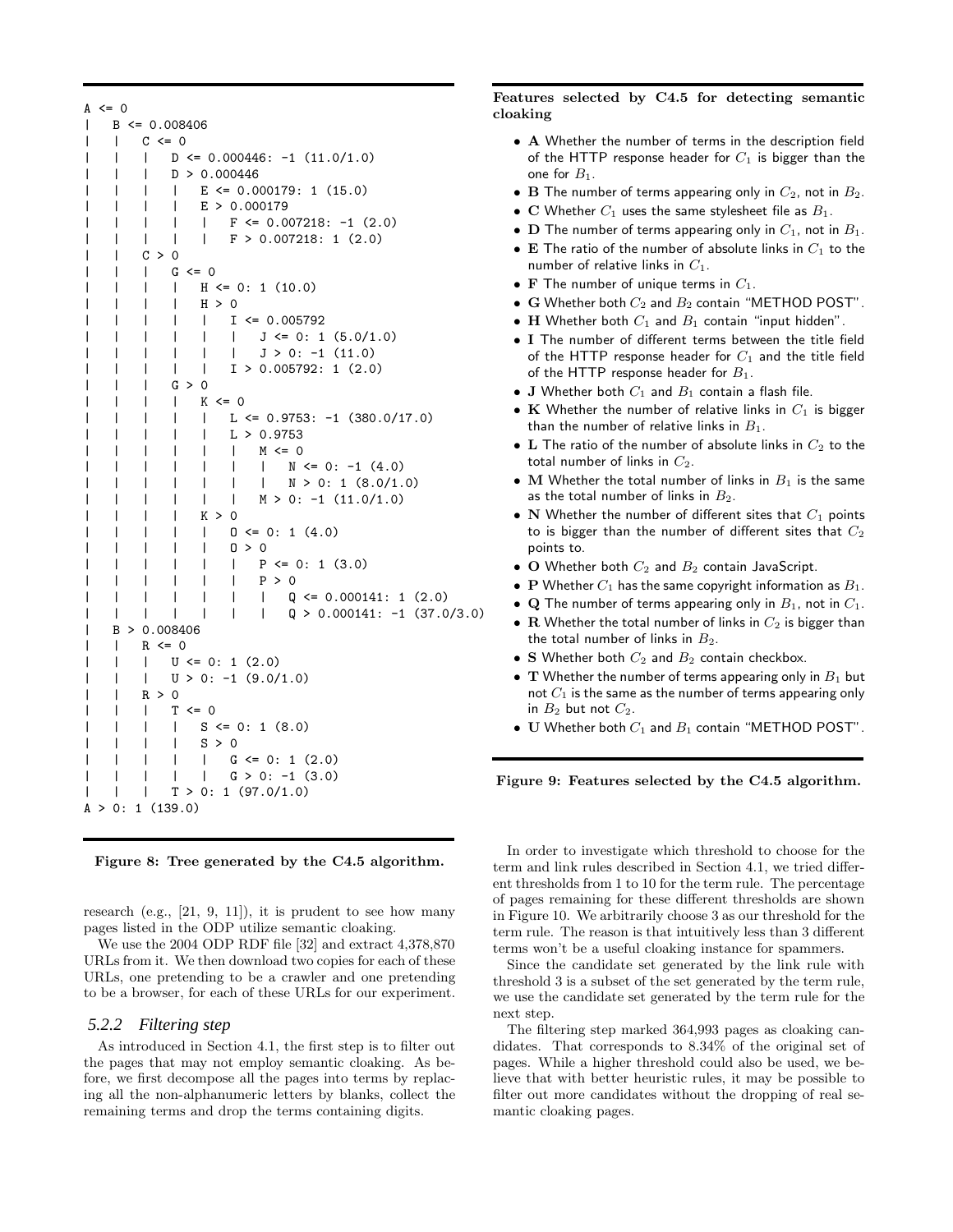

Figure 10: Percentage of pages remaining for different thresholds.

### *5.2.3 Classification step*

For each of these 364,993 pages, two more copies, i.e., one from a crawler's perspective and one from a browser's perspective, are downloaded and then features are extracted from the four copies. Again, we use the same scale from training the model to scale down these features. Hence it is possible that absolute values of some features may not be within the range [0,1]. After classification, 46,806 pages are marked as utilizing semantic cloaking.

Since the classifier was trained on a different data set, we randomly select 400 pages from the set of 364,993 pages to estimate the performance of the classifier for this ODP data set. After manual checking, 52 semantic cloaking pages are detected. Then the classifier is applied to the above labeled 400 pages, the results are still good: accuracy is 96.8%, the precision is 91.5% and recall is 82.7%. Hence, this demonstrates that the classifier works well for the ODP data set.

Since the precision is 91.5% for the ODP data set and we get 46,806 pages classified as semantic cloaking, roughly speaking we have  $46,806 * .915 = 42,827$  true positive semantic cloaking instances in the ODP. If we also consider the cloaking in the false negatives, we get  $42,827 / .827 = 51,786$ cloaked pages in total in the ODP. Compared to the overall size of the ODP data set, i.e., about 4.3M pages, we see that more than 1% of all pages within the ODP are expected to utilize semantic cloaking. Importantly, since our estimates do not account for IP-based cloaking, actual cloaking rates in the ODP will be even higher.

To see whether cloaking is equally distributed across ODP topics, we calculate the distribution of the 46,806 marked pages within each of the 16 top level topics in the ODP. The results are shown in Figure 11. It makes some sense that popular topics such as "Games", "Recreation" and "Sports" also contain the highest fractions of semantic cloaking pages among all the topics. It is interesting to observe that the topic "Arts" also contains many semantic cloaking pages.

## **6. SUMMARY AND DISCUSSION**

We have proposed a two-step process to address the problem of detecting semantic cloaking on the Web. The filtering step generates a candidate set with a reasonable precision but a high recall for detecting semantic cloaking. The classification step identifies semantic cloaking pages based on a pre-trained classifier and features from four instances of a page. When tested, precision and recall for the classifier show good performance, at 93% and 85%, respectively. We



Figure 11: Percentage of semantic cloaking pages within each topic.

also show that many semantic cloaking pages exist in the ODP.

For the filtering step, we use a simple heuristic rule, i.e., if more than three non-digit-containing terms are present in the crawler's copy but not in the browser's copy, we will put the page into the candidate list. More work can be done for this step in the future. Different heuristic rules or different thresholds can be used to filter out more pages without employing semantic cloaking.

For the classifier, we think more features may be added later to improve the performance. For example, we focus on the terms in the title, description, keyword fields and the number of terms in total when training the classifier. We observe that in the ODP data set, a labeled page uses ALT tag to apply semantic cloaking and our classifier fails to recognize it. Hence, more features may be necessary to make the classifier more robust. For example, we may consider features related to the images within Web pages.

Also, during manual labeling, we found some pages to be difficult to classify as utilizing semantic cloaking or not. Therefore, it may be beneficial to incorporate a separate class for such pages, and thus could consider ordinal classification techniques [24, 40].

We detect cloaking by forging different UserAgents. Thus, we will miss cloaking instances utilizing IP-based cloaking, i.e., cloaking behavior based on the IP address of the machines that send out HTTP requests. Hence, our collection is a lower bound of semantic cloaking instances. We fully expect search engines to observe a higher fraction of cloaking pages when retrieving Web pages from known IP addresses that are used for search engine crawlers.

Finally, what are the consequences of publicizing our approach to spammers? We argue that our method is robust as long as the spammers are ambitious. Spammers can only bypass the filtering step of our algorithm by listing very few additional keywords in the copy sent to the search engines.

Sophisticated spammers might also tune their pages to reduce their profile within the strong features that we have identified for the classifier presented in this paper. However, with many features, it will be difficult (and unlikely) for a spammer to avoid all such features. Regardless, periodic retraining of the classifier is likely to be necessary to maintain peak performance, which will make the identification of any particular features here moot. In conclusion, we believe our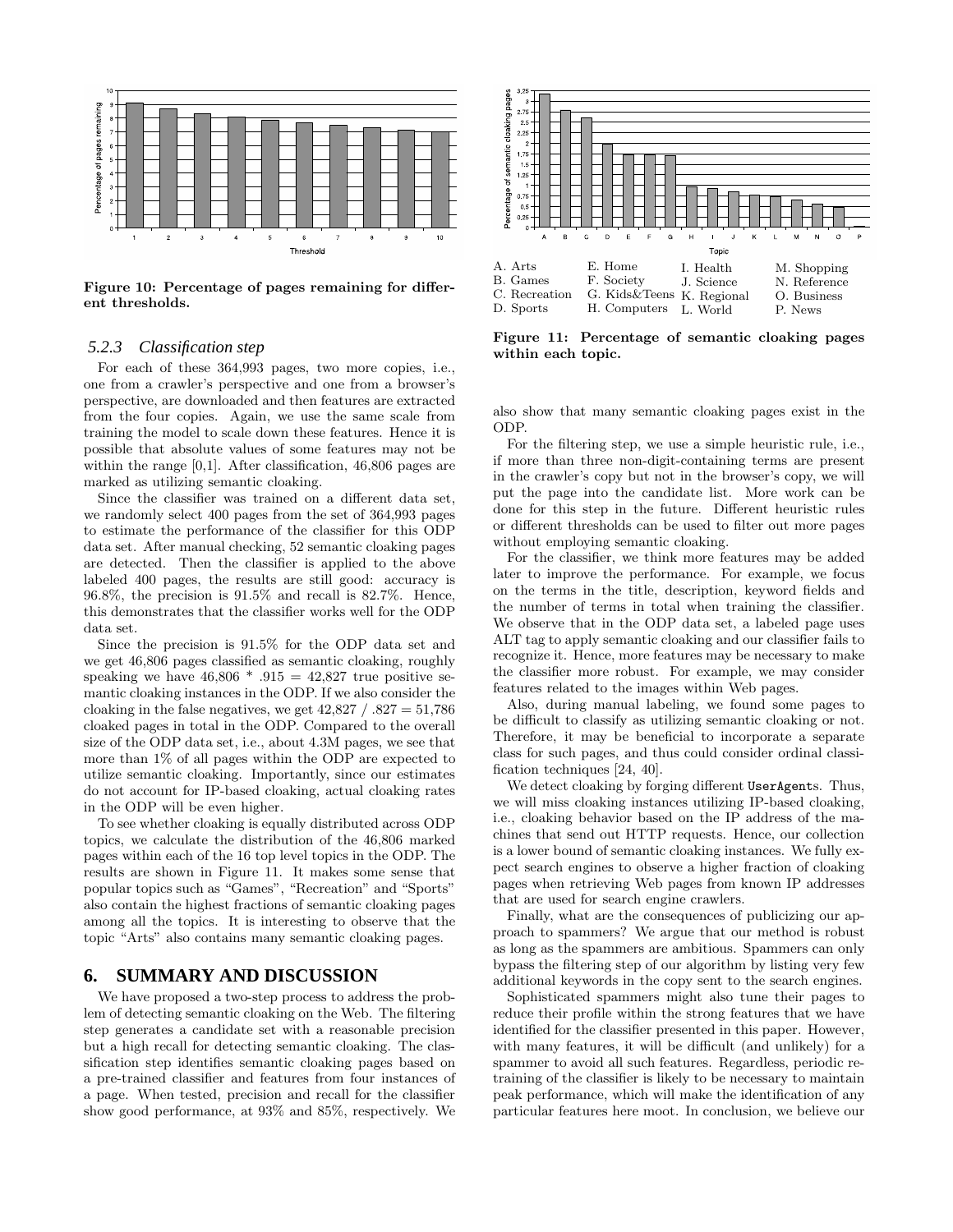approach will identify most semantic cloaking, and make undetected cloaking more difficult and/or less effective.

# **7. REFERENCES**

- [1] A. Acharya, M. Cutts, J. Dean, P. Haahr, M. Henzinger, U. Hoelzle, S. Lawrence, K. Pfleger, O. Sercinoglu, and S. Tong. Information retrieval based on historical data, Mar. 31 2005. US Patent Application number 20050071741.
- [2] America Online, Inc. AOL Search: Hot searches, Mar. 2005. http://hot.aol.com/hot/hot.
- [3] E. Amitay, D. Carmel, A. Darlow, R. Lempel, and A. Soffer. The connectivity sonar: Detecting site functionality by structural patterns. In Proceedings of the Fourteenth ACM Conference on Hypertext and Hypermedia, pages 38–47, Aug 2003.
- [4] AskJeeves / Teoma Site Submit managed by ineedhits.com: Program Terms, 2005. Online at http://ask.ineedhits.com/programterms.asp.
- [5] Ask Jeeves, Inc. Ask Jeeves About, Mar. 2005. http://sp.ask.com/docs/about/jeevesiq.html.
- [6] K. Bharat and M. R. Henzinger. Improved algorithms for topic distillation in a hyperlinked environment. In Proceedings of the 21st ACM SIGIR International Conference on Research and Development in Information Retrieval, pages 104–111, Melbourne, AU, 1998.
- [7] S. Brin and L. Page. The anatomy of a large-scale hypertextual Web search engine. Computer Networks and ISDN Systems, 30(1–7):107–117, 1998.
- [8] M. Cafarella and D. Cutting. Building Nutch: Open source. Queue, 2(2):54–61, Apr. 2004.
- [9] S. Chakrabarti, M. Joshi, K. Punera, and D. Pennock. The structure of broad topics on the web. In Proceedings of 11th International World Wide Web Conference, pages 251–262, Honolulu, Hawaii, US, 2002. ACM Press.
- [10] S. Chakrabarti, M. Joshi, and V. Tawde. Enhanced topic distillation using text, markup tags, and hyperlinks. In Proceedings of the 24th Annual ACM SIGIR International Conference on Research & Development in Information Retrieval, pages 208–216, 2001.
- [11] P. Chirita, W. Nejdl, R. Paiu, and C. Kohlschutter. Using ODP metadata to personalize search. In Proceedings of the 28th Annual International ACM SIGIR Conference on Research & Development in Information Retrieval, pages 178–185, Salvador, Brazil, August 2005.
- [12] J. Cho and H. Garcia-Molina. The evolution of the web and implications for an incremental crawler. In Proceedings of the Twenty-sixth International Conference on Very Large Databases (VLDB), 2000.
- [13] B. D. Davison. Recognizing nepotistic links on the Web. In Artificial Intelligence for Web Search, pages 23–28. AAAI Press, July 2000. Presented at the AAAI-2000 workshop on Artificial Intelligence for Web Search, Technical Report WS-00-01.
- [14] I. Drost and T. Scheffer. Thwarting the nigritude ultramarine: Learning to identify link spam. In Proceedings of European Conference on Machine Learning, pages 96–107, Oct. 2005.
- [15] D. Fetterly, M. Manasse, and M. Najork. A large-scale study of the evolution of web pages. In Proceedings of the 12th International World Wide Web Conference, pages 669–678, Budapest, Hungary, May 2003.
- [16] D. Fetterly, M. Manasse, and M. Najork. Spam, damn spam, and statistics: Using statistical analysis to locate spam web pages. In Proceedings of WebDB, pages 1–6, June 2004.
- [17] Google, Inc. Google information for webmasters, 2005. Online at http://www.google.com/webmasters/faq.html.
- [18] Google, Inc. Google Zeitgeist, Jan. 2005. http://www.google.com/press/zeitgeist/zeitgeistjan05.html.
- [19] Z. Gyöngyi and H. Garcia-Molina. Web spam taxonomy. In First International Workshop on Adversarial Information Retrieval on the Web  $(AIRWeb)$ , Chiba, Japan, 2005.
- [20] Z. Gyöngyi, H. Garcia-Molina, and J. Pedersen. Combating web spam with TrustRank. In Proceedings of the 30th International Conference on Very Large Data Bases (VLDB), pages 271–279, Toronto, Canada, Sept. 2004.
- [21] T. Haveliwala. Topic-sensitive PageRank. In Proceedings of the Eleventh International World Wide Web Conference, pages 517–526, Honolulu, Hawaii, May 2002.
- [22] M. R. Henzinger, R. Motwani, and C. Silverstein. Challenges in web search engines. SIGIR Forum, 36(2):11–22, Fall 2002.
- [23] T. Joachims. Making large-scale support vector machine learning practical. In B. Schölkopf, C. Burges, and A. Smola, editors, Advances in Kernel Methods: Support Vector Machines. MIT Press, Cambridge, MA, 1998.
- [24] T. Joachims. Optimizing search engines using clickthrough data. In Proceedings of the 8th ACM SIGKDD International Conference on Knowledge Discovery and Data Mining, pages 133–142, 2002.
- [25] J. M. Kleinberg. Authoritative sources in a hyperlinked environment. Journal of the ACM, 46(5):604–632, 1999.
- [26] R. Lempel and S. Moran. The stochastic approach for link-structure analysis (SALSA) and the TKC effect. Computer Networks, 33(1–6):387–401, 2000.
- [27] Lycos. Lycos 50 with Dean: 2004 web's most wanted, Dec. 2004. http://50.lycos.com/121504.asp.
- [28] G. Mishne, D. Carmel, and R. Lempel. Blocking blog spam with language model disagreement. In Proceedings of the First International Workshop on Adversarial Information Retrieval on the Web (AIRWeb), 2005.
- [29] M. Najork. System and method for identifying cloaked web servers, June 21 2005. U.S. Patent number 6,910,077.
- [30] A. Ntoulas, J. Cho, and C. Olston. What's new on the web? The evolution of the web from a search engine perspective. In Proceedings of 13th International World Wide Web Conference, pages 1–12, New York City, USA, May 2004.
- [31] Open Directory Project, 2005. http://dmoz.org/.